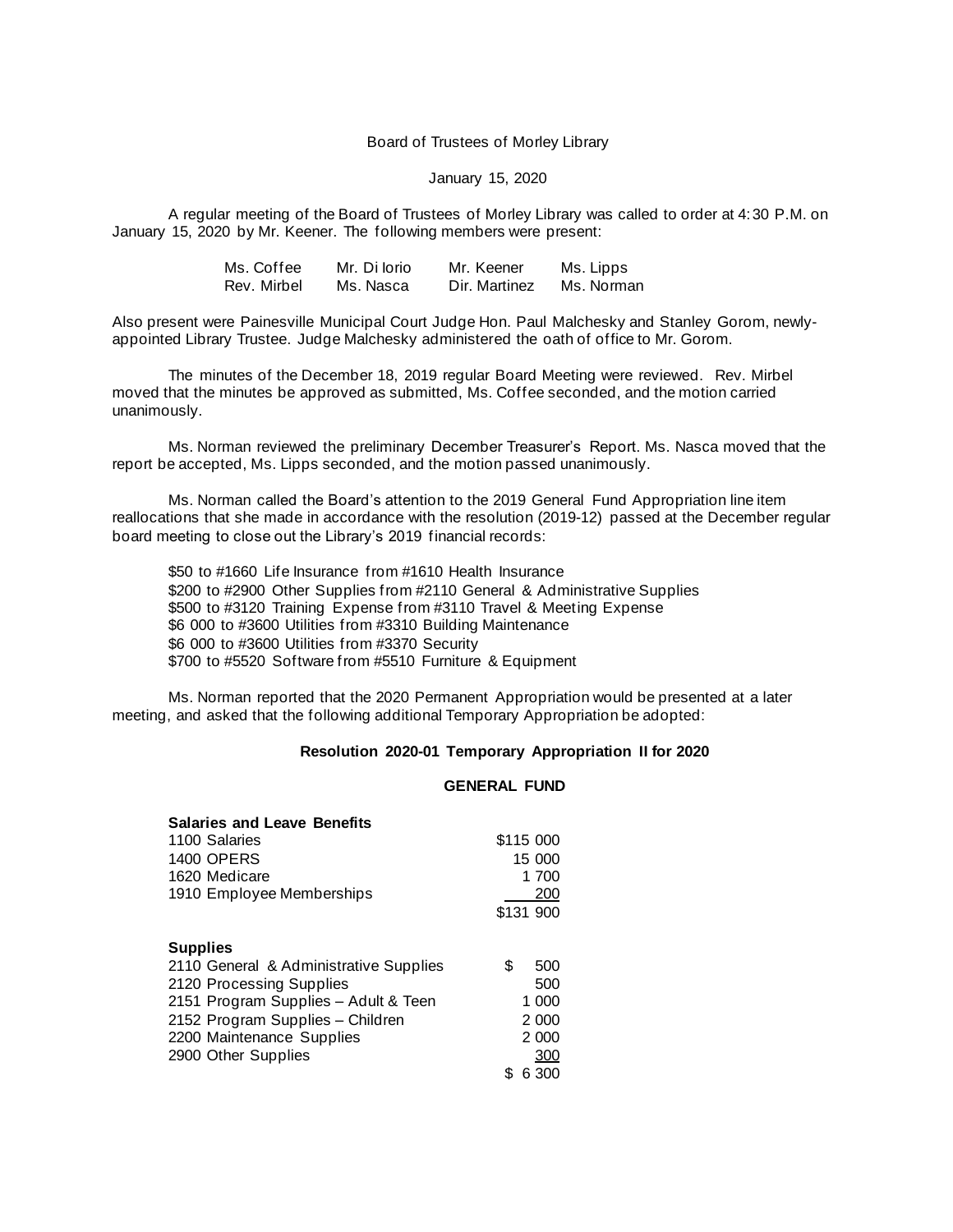| <b>Purchased &amp; Contracted Services</b><br>3110 Travel & Meeting Expense<br>3120 Training Expense<br>3151 Program Refreshments - Adult & Teen<br>3152 Program Refreshments - Children<br>3250 Marketing Expense<br>3310 Building Maintenance<br>3320 Equipment Maintenance<br>3500 Rents & Leases<br>3600 Utilities<br>3751 Program Services - Adult & Teen<br>3752 Program Services - Children | \$<br>4 000<br>500<br>100<br>100<br>200<br>5 0 0 0<br>1 500<br>1 700<br>5 000<br>700<br>700<br>\$19500 |
|----------------------------------------------------------------------------------------------------------------------------------------------------------------------------------------------------------------------------------------------------------------------------------------------------------------------------------------------------------------------------------------------------|--------------------------------------------------------------------------------------------------------|
| <b>Library Materials &amp; Information</b><br>4100 Books & Pamphlets<br>4200 Periodicals<br>4320 Music CDs<br>4330 Audiobooks<br>4332 Digital Audiobooks<br>4360 DVDs<br>4380 Video Games<br>4510 Data Bases<br>4910 Hotspots<br>4920 Hot Spots - Data Packages                                                                                                                                    | \$10 000<br>300<br>500<br>2 000<br>1 500<br>2 000<br>1 500<br>5 500<br>1 000<br>1 300<br>\$<br>25 600  |
| <b>Capital Outlay</b><br>5510 Furniture & Equipment                                                                                                                                                                                                                                                                                                                                                | \$<br>500                                                                                              |
| <b>Other Objects</b><br>7100 Dues & Memberships                                                                                                                                                                                                                                                                                                                                                    | \$<br>4 500                                                                                            |
| <b>Contingency</b><br>8900 Contingency                                                                                                                                                                                                                                                                                                                                                             | \$<br>2 500                                                                                            |
| <b>TOTAL GENERAL FUND</b>                                                                                                                                                                                                                                                                                                                                                                          | \$188 800                                                                                              |
| <b>BUILDING FUND</b>                                                                                                                                                                                                                                                                                                                                                                               |                                                                                                        |
| 5400 Building Improvements                                                                                                                                                                                                                                                                                                                                                                         | \$10 000                                                                                               |
| <b>TOTAL BUILDING FUND</b>                                                                                                                                                                                                                                                                                                                                                                         | \$10 000                                                                                               |

Rev. Mirbel moved adoption of the Resolution, Ms. Nasca seconded, and the motion carried unanimously.

Ms. Norman requested that the Board make the following resolution:

# **Resolution 2020-02 Renewal of Section 125 Premium Only Plan**

RESOLVED, that the form of Amended Section 125 Cafeteria Plan effective February 1, 2020 presented to this meeting is hereby approved and adopted and that the proper officers of the Employer are hereby authorized and directed to execute and deliver to the Administrato r of the Plan one or more counterparts of the Plan.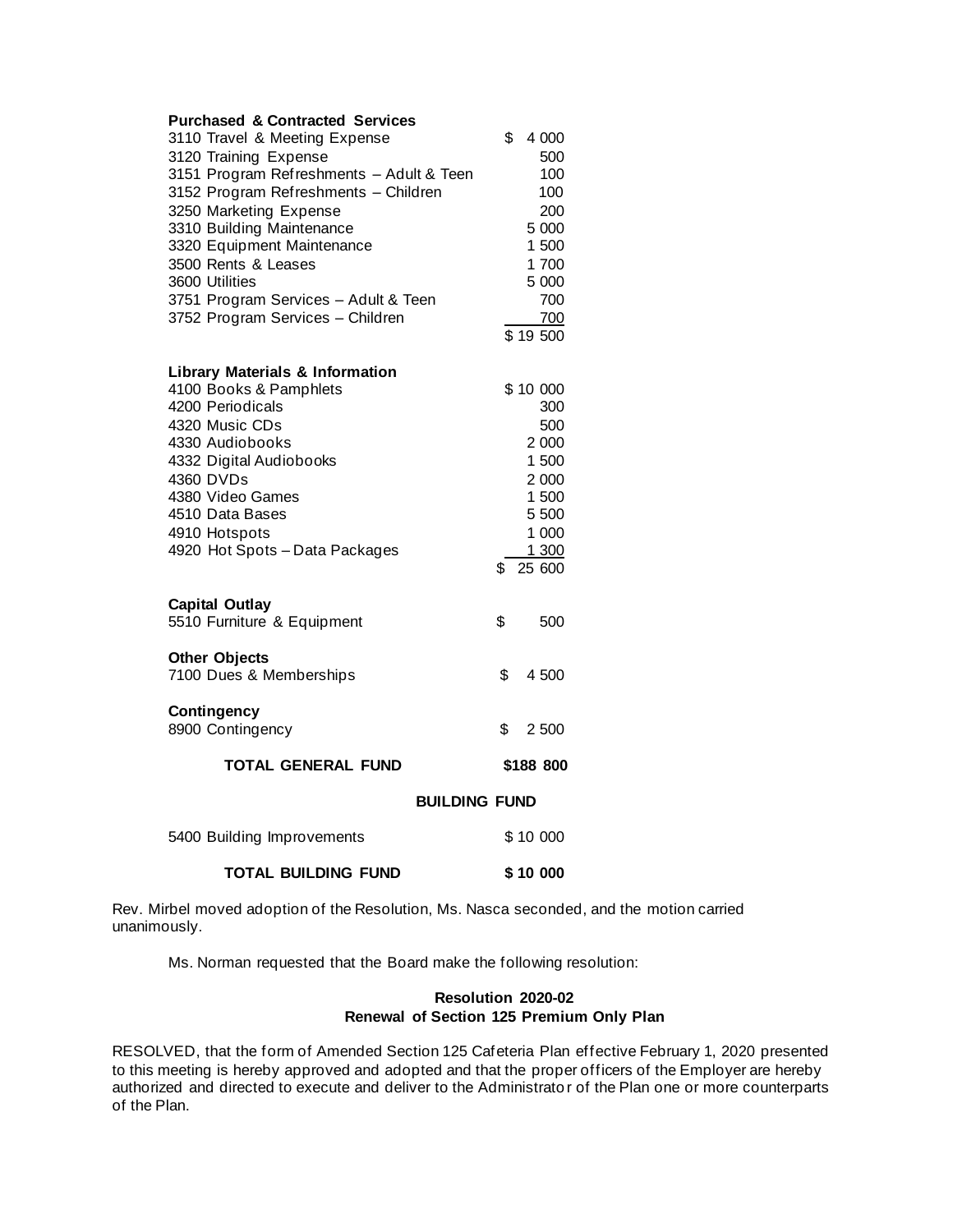RESOLVED, that the Administrator shall be instructed to take such actions that are deemed necessary and proper in order to implement the amended Plan, and to set up adequate accounting and administrative procedures to provide benefits under the Plan.

RESOLVED, that the proper officers of the Employer shall act as soon as possible to notify the employees of the Employer of the adoption of the amended Plan by delivering to each employee a copy of the summary description of the Plan in the form of the Summary Plan Description presented to this meeting, which form is hereby approved.

Ms. Lipps so moved, Ms. Coffee seconded, and the motion carried unanimously.

Ms. Norman reviewed the month's HR Happenings.

Director Martinez reviewed the preliminary year end Circulation Statistics report. She also reported on current projects in the Facilities and IT areas.

Director Martinez distributed a written assessment of the prior Strategic Plan, then discussion moved to the update. After reviewing the Plan Rev. Mirbel moved that it be adopted as submitted, Ms. Coffee seconded, and the motion passed unanimously.

Director Martinez reported that the Library had been given a bequest of \$34 776.48 from the Betty Lou Grzesiow Trust. Ms. Lipps moved that the gift be accepted with gratitude, Ms. Nasca seconded, and the motion carried unanimously.

Ms. Norman requested that her title be changed to Administrative Services Manager to reflect her expanded responsibilities. Ms. Lipps so moved, Rev. Mirbel seconded, and the motion passed unanimously; however, Mr. Gorom asked that the change be cleared with the County Prosecutor's Office first.

Ms. Coffee moved that the Board reappoint Peggy A. Norman as Fiscal Off icer for 2020. Ms. Nasca seconded and the motion carried unanimously.

Ms. Coffee moved that the Board reappoint Aurora Martinez as Deputy Fiscal Officer for 2020. Ms. Nasca seconded and the motion carried unanimously.

Ms. Lipps moved that the Board re-elect current officers Mr. Kenneth Keener (President), Ms. Sandra Coffee (Vice-President), and Ms. Catherine Nasca (Secretary) for 2020. Ms. Nasca seconded and the motion passed unanimously.

Director Martinez requested that the following resolution be approved:

## **RESOLUTION 2020-03 Disposal of Surplus Materials**

BE IT RESOLVED, that the Director of Morley Library is authorized to dispose of any surplus Library property as appropriate. This includes furniture and equipment as well as Library materials such as books and DVDs.

Ms. Coffee so moved, Rev. Mirbel seconded, and the motion carried unanimously.

Director Martinez reviewed some recommended revisions to the Library's Loan Policies regarding video games and to the Library's Behavior and Conduct policy. Ms. Nasca moved that the revisions be approved, Ms. Coffee seconded, and the motion carried unanimously.

Under Remarks for the Good of the Order, Rev. Mirbel announced that he had been awarded this year's Ohio Dr. Martin Luther King Jr. Governor's Humanitarian Award.